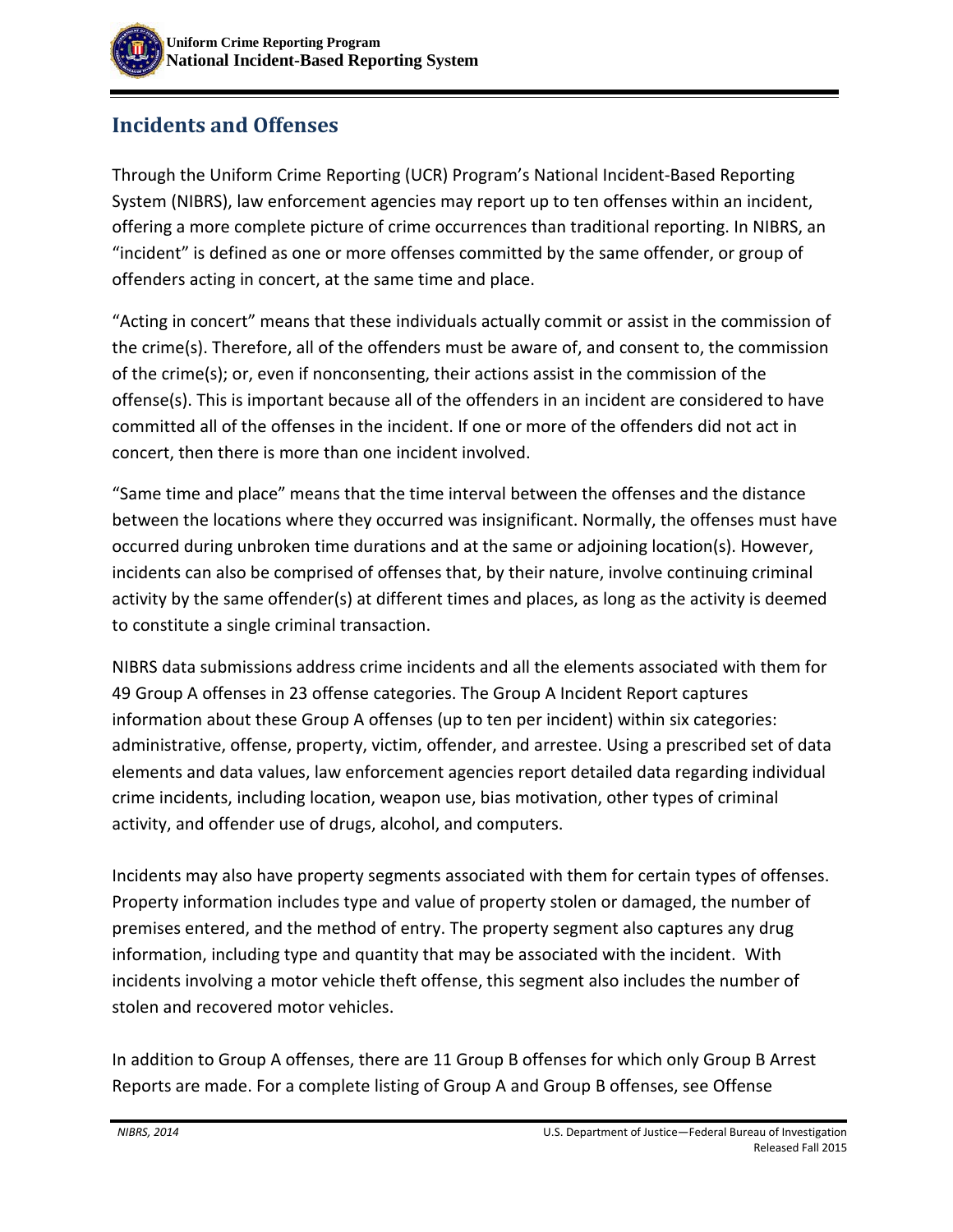

Definitions in this publication. Listings of the components of the Group A Incident Report and the Group B Arrest Report follow.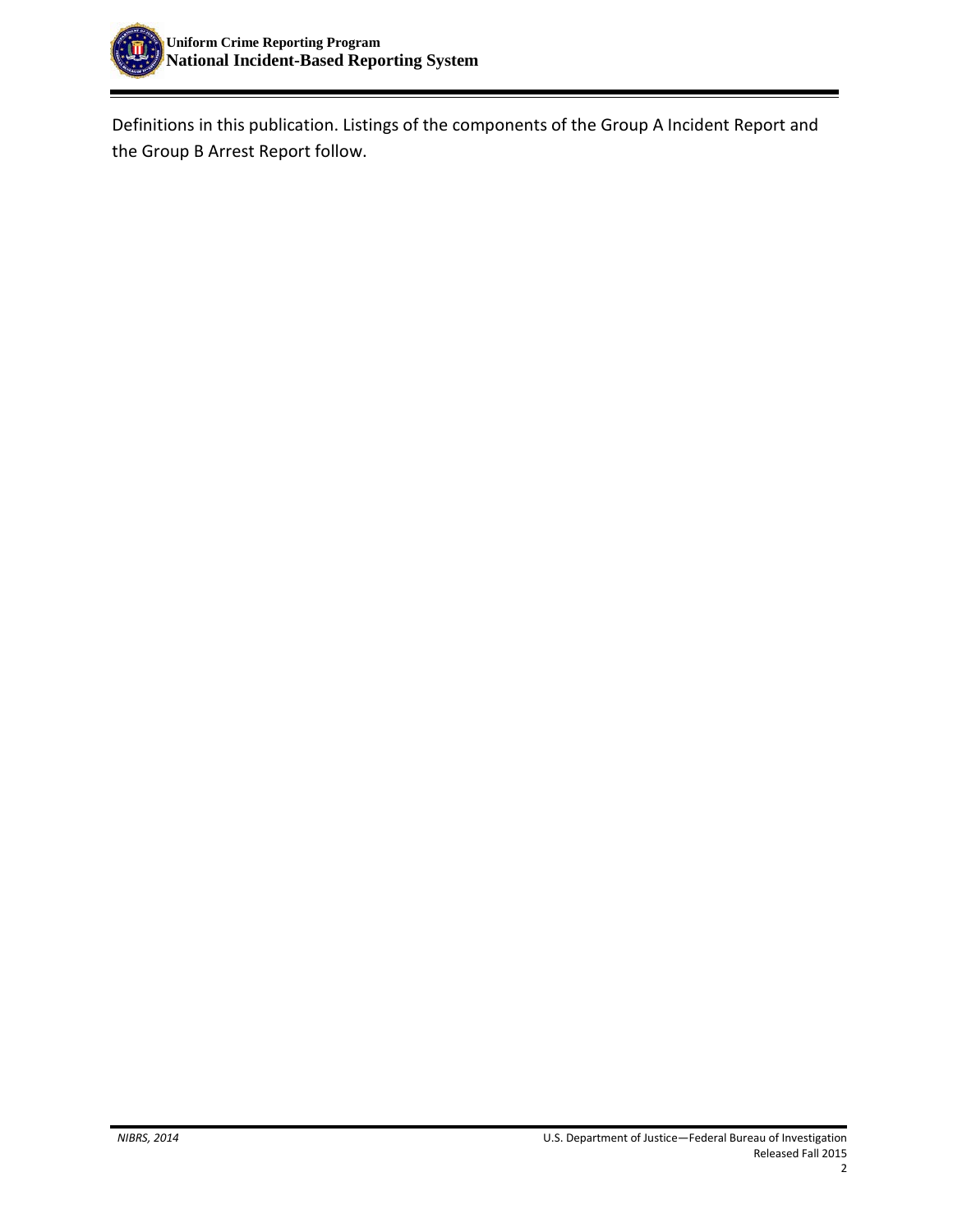## **Group A Incident Report**

#### *Administrative Segment*

**ORI**  Incident Number Cargo Theft Incident Date/Report Date Indicator/Hour Cleared Exceptionally Exceptional Clearance Date Exceptional Clearance Offense Code

#### *Offense Segment*

 UCR Offense Code Offense Attempted/Completed Offender Suspected of Using Bias Motivation Location Type Number of Premises Entered Method of Entry Type Criminal Activity/Gang Information Type Weapon/Force Involved Automatic Weapon Indicator

#### *Property Segment*

 Type Property Loss/Etc. Property Description Value of Property Date Recovered Number of Stolen Motor Vehicles Number of Recovered Motor Vehicles Suspected Drug Type Estimated Drug Quantity Type Drug Measurement

*Victim Segment* Victim Sequence Number Victim Connected to UCR Offense Code Type of Victim Type of Officer Activity/Circumstance Officer Assignment Type Officer ‒ ORI Other Jurisdiction Age, Sex, Race, and Ethnicity of Victim Resident Status of Victim Aggravated Assault/Homicide Circumstances Additional Justifiable Homicide Circumstances Type Injury Offender Number to be Related Relationship of Victim to Offender

### *Offender Segment* Offender Sequence Number

Age, Sex, Race, and Ethnicity of Offender

### *Arrestee Segment*

 Arrestee Sequence Number Arrestee Transition Number Arrest Date Type of Arrest Multiple Arrestee Segments Indicator UCR Arrest Offense Code Arrestee Was Armed With Automatic Weapon Indicator Age, Sex, Race, and Ethnicity of Arrestee Resident Status of Arrestee Disposition of Arrestee Under 18 Clearance Indicator Clearance Offense Code